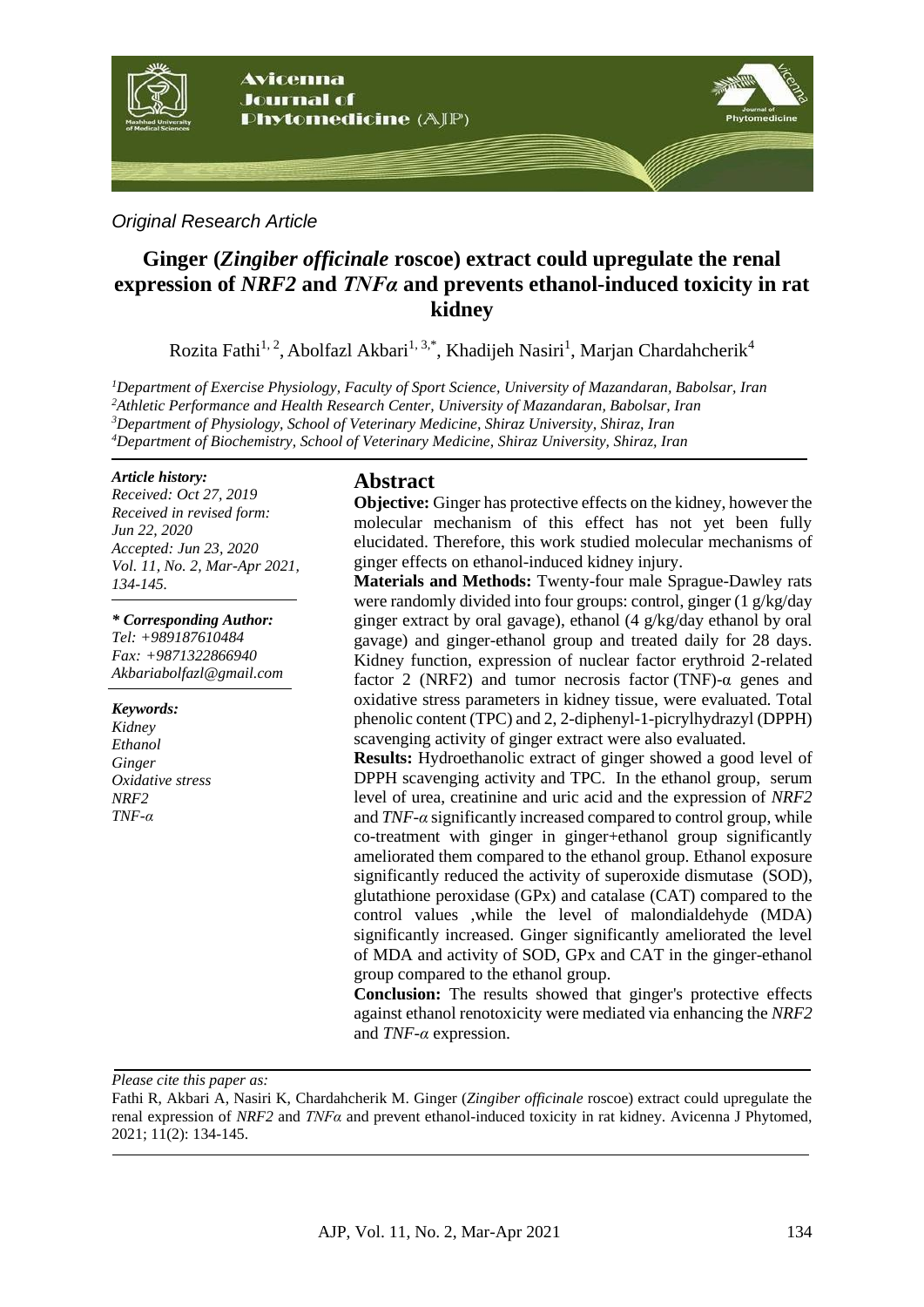# **Introduction**

Nowadays people's lifestyle is closely linked with exposure to radio waves, chemicals such as toxins and insecticides, and or smoking and alcohol [\(Akbari et al.,](#page-8-0)  [2016;](#page-8-0) [Akbari et al., 2017\)](#page-9-0). Alcohol is a common and popular drink and its excessive intake is known as a risk factor of chronic diseases such as liver disease, cancer, diabetes mellitus, reproductive disorders and renal failure [\(Shield et al.,](#page-11-0)  [2013\)](#page-11-0). Excessive intake of alcohol after smoking and high blood pressure can lead to death in middle and high-income countries. Ethanol is mainly metabolized in the liver and to some extent in kidneys by several enzymes such as cytochrome P450 2E1 (CYP2E1) monooxygenase and nicotinamide adenine dinucleotide phosphate (NADPH) oxidase (NOX $_2$ ). This metabolism causes the production of acetaldehyde, superoxide  $(O_2^{\bullet -})$  and other reactive oxygen species (ROS). Over production of ROS can cause oxidative stress and damage the cells [\(Altamirano et](#page-9-1)  [al., 2012\)](#page-9-1). Kidney is a crucial bean-shaped organ involved in formation of urine, hormone secretion, blood pressure regulation, acid-base balance, regulation of osmolality and metabolism. Kidneys are responsible for blood clearance and are constantly exposed to toxic chemicals such as drugs and their metabolites; in addition central parts of the kidneys receive limited blood suply, therefore, they are prone to oxidative damage [\(George et al., 2017\)](#page-9-2). Nephrotoxicity or kidney injury is usually detected through evaluating the plasma level of blood urea nitrogen (BUN), creatinine, urea and acid uric [\(Kim and](#page-10-0)  [Moon, 2012\)](#page-10-0). Evaluation of these parameters is clinically useful to check patients with kidney diseases. Oxidative stress, imbalance between ROS production and the ability of neutralization by antioxidants, along with inflammation, are the most important players in the pathogenesis of chronic renal failure associated with long-term alcohol consumption. Evidence indicated that ROS

overproduction, lipid peroxidation, and depletion of antioxidant systems in epithelial tubular cells, are the main pathomechanisms associated with nephrotoxicity induced by ethanol [\(Latchoumycandane et al., 2014\)](#page-10-1). NRF2/Keap-1/HO-1 pathway which regulates the cellular redox and phase II detoxification responses, has attracted many researchers' attention in recent years. The NRF2/Keap-1/HO-1 pathway is inactive under physiological conditions but it is activated by ROS overproduction [\(Chen and Maltagliati, 2018;](#page-9-3) Fathi et al., 2020). Therefore, strengthening the endogenous antioxidant through the use of herbal supplements containing phenolic and flavonoid compounds such as ginger, can prevent the development of many diseases [\(Nimrouzi et al., 2020a](#page-11-1); [Jelodar et](#page-10-2)  [al., 2020;](#page-10-2) [Ostovar et al., 2020\)](#page-11-2).

Ginger (*Zingiber officinale* Roscoe) belongs to the Zingiberaceae family. Rhizome or ginger root is widely used as a spice and a folk medicine worldwide [\(Ross,](#page-11-3)  [2005\)](#page-11-3). Ginger contains phytochemical compounds such as flavonoids, phenols and proteins which are used to prevent and treat many disorders including cardiovascular [\(Nicoll and Henein, 2009\)](#page-10-3), eye [\(Akbari et](#page-8-1)  [al., 2019a\)](#page-8-1), renal [\(Rafieian-kopaei, 2013\)](#page-11-4), reproductive [\(Akbari et al., 2017\)](#page-9-0) and hepatic [\(Akbari et al., 2019b\)](#page-9-4) disorders. Zingerone, gingerdiol, zingiberene, gingerols and shogoals are the main compounds of ginger with antioxidant [\(Ghasemzadeh et al., 2010\)](#page-9-5), antiinflammatory [\(Lantz et al., 2007\)](#page-10-4), antidiabetic and hypo-lipidemic properties [\(Al-](#page-9-6)[Amin et al., 2006\)](#page-9-6). Shanmugam et al. (2010) showed that ginger in a dosedependent manner (100 and 200 mg/kg) could reverse ethanol-induced oxidative damage in rat kidney [\(Shanmugam et al.,](#page-11-5)  [2010\)](#page-11-5). Although the therapeutic potential of ginger in these studies [\(Hamed et al., 2012,](#page-9-7) [Shanmugam et al., 2010\)](#page-11-5) was well documented, the molecular mechanisms of such effects have not yet been elucidated. Therefore, the purpose of this study was to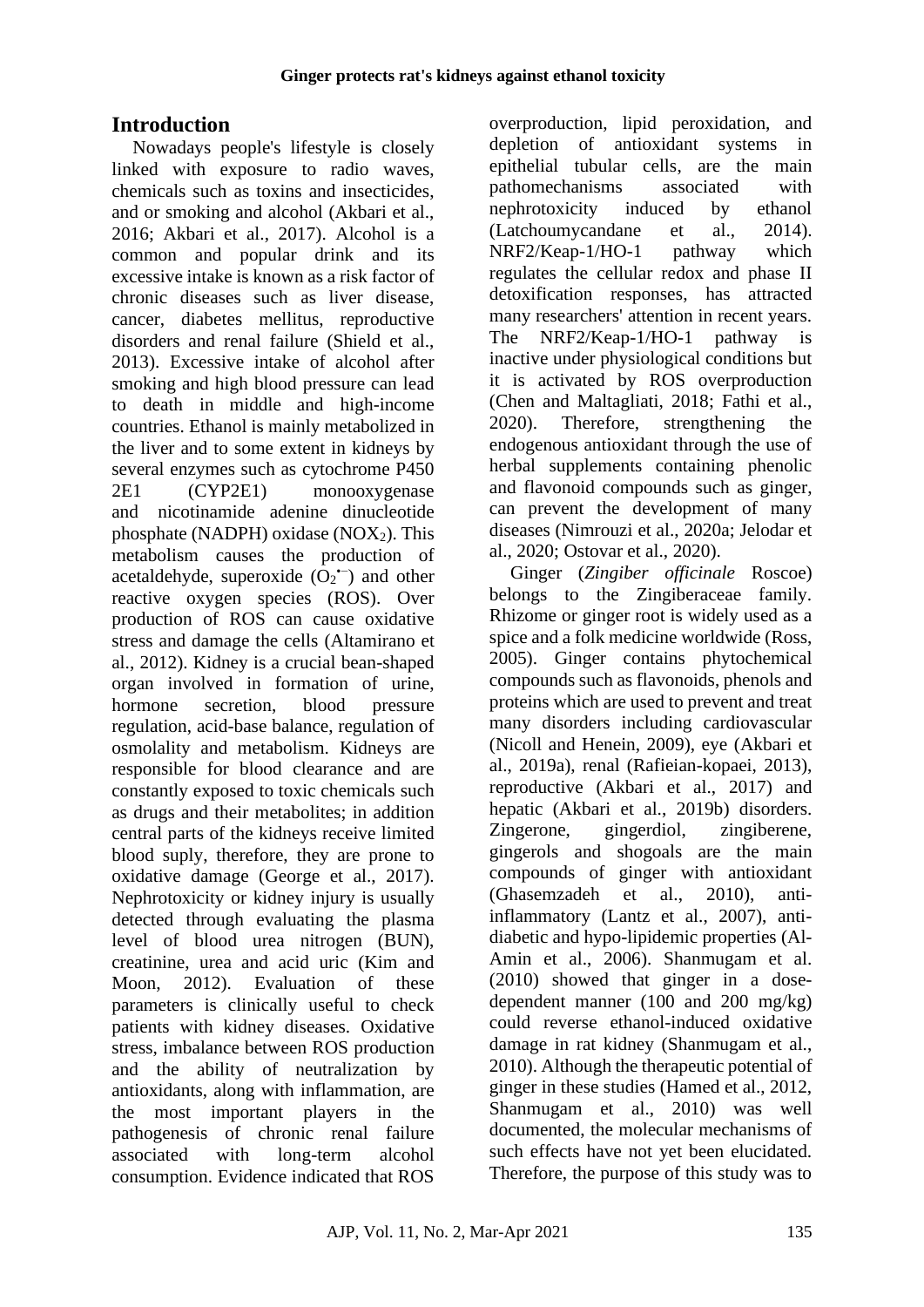investigate the protective effects of ginger extract on ethanol-induced nephrotoxicity and oxidative stress in rats.

# **Materials and Methods Materials**

Ethanol 96% was purchased from Razi Chemical Company (Tehran, Iran) and other chemicals, reagents and standard solutions used in the study were purchased from Merck (Darmstadt, Germany) and Sigma-Aldrich (St. Louis, MO, USA).

## **Preparation of ginger (***Zingiber officinale*  **Roscoe) extract**

Rhizome of ginger was purchased from a herbal shop (*Attari*) in Shiraz, Iran. Then, it was verified by a botanist in Shiraz University of Medical Sciences and assigned with the voucher number: PM-948. Afterwards, 250 g of dried ginger powder was mixed with 500 ml of 70% ethanol and water in an Erlenmeyer. It was then filtered using a filter paper after 48 hr and evaporated at 40°C. The residual was the extract of ginger.

# **Evaluation of total phenolic content (TPC) and total antioxidant capacity**

The evaluation of the extract total phenol content was done using modified Folin-Ciocalteu spectrophotometric method as described by Waterhouse (2002) [\(Waterhouse, 2002\)](#page-11-6).

Total antioxidant capacity of ginger extract was evaluated by Diphenylpicyl hydrazine (DPPH) method as previously described [\(Leong and Shui, 2002\)](#page-10-5).

# **Animals**

All stages of this research were conducted in accordance with the "Guidelines for the Care and Use of Research Animals" approved by Shiraz University. Twenty-four adult male Sprague-Dawley rats  $(220 \pm 15$  g) were housed in an animal room under controlled conditions: lighting (12 hr light: 12 hr darkness) and temperature  $(20 \pm 2^{\circ}\text{C})$ ; animals had free access to pelleted food and tap water.

## **Experimental design**

The protective effects of ginger extract against toxicity induced by ethanol in rat kidney were studied by dividing animals into four groups, each group included six rats.

Group I: Vehicle or control group which received normal saline (1 ml/day)[\(Lapin,](#page-10-6)  [1995,](#page-10-6) [Receno et al., 2018\)](#page-11-7)

Group II: Ethanol group which received ethanol (4 g/kg of Body Weight (B.W)/day) for 28 consecutive days [\(Alirezaei et al.,](#page-9-8)  [2012\)](#page-9-8)

Group III: Ginger group was assigned to receive ginger rhizome extract (1 g/kg of B.W/day) [\(Al-Qudah et al., 2016\)](#page-9-9)

Group IV: Ginger-ethanol group which received ethanol (4 g/kg of B.W/day) after administration of ginger (1 g/kg of B.W/day) for 28 consecutive days.

The vehicle and the extract of ginger was administered by gavage daily for 28 days.

### **Sampling and assessment of kidney function and oxidative status**

Animals were killed by anesthetizing with ether at the end of the study period after a fasting night. Blood samples were collected through heart puncture. After blood clotting, the sera were used to evaluate creatinine and uric acid and urea. Creatinine and uric acid were determined by Jaffe reaction and enzymatic method (uricase), respectively. Urea was measured by diacetyl monoxime method. The right kidney was immediately dissected and rinsed in ice saline. It was then manually homogenized using phosphate buffered saline (0.1 M, pH 7.4), and centrifuged at 3000 g for 10 min. The upper clear supernatants were used for evaluating biochemical and molecular parameters. Total antioxidant capacity of the kidney tissue was evaluated by Ferric Reducing Ability of Plasma (FRAP) method as previously described by [\(Benzie and Strain,](#page-9-10)  [1999\)](#page-9-10). The activities of SOD and GPx were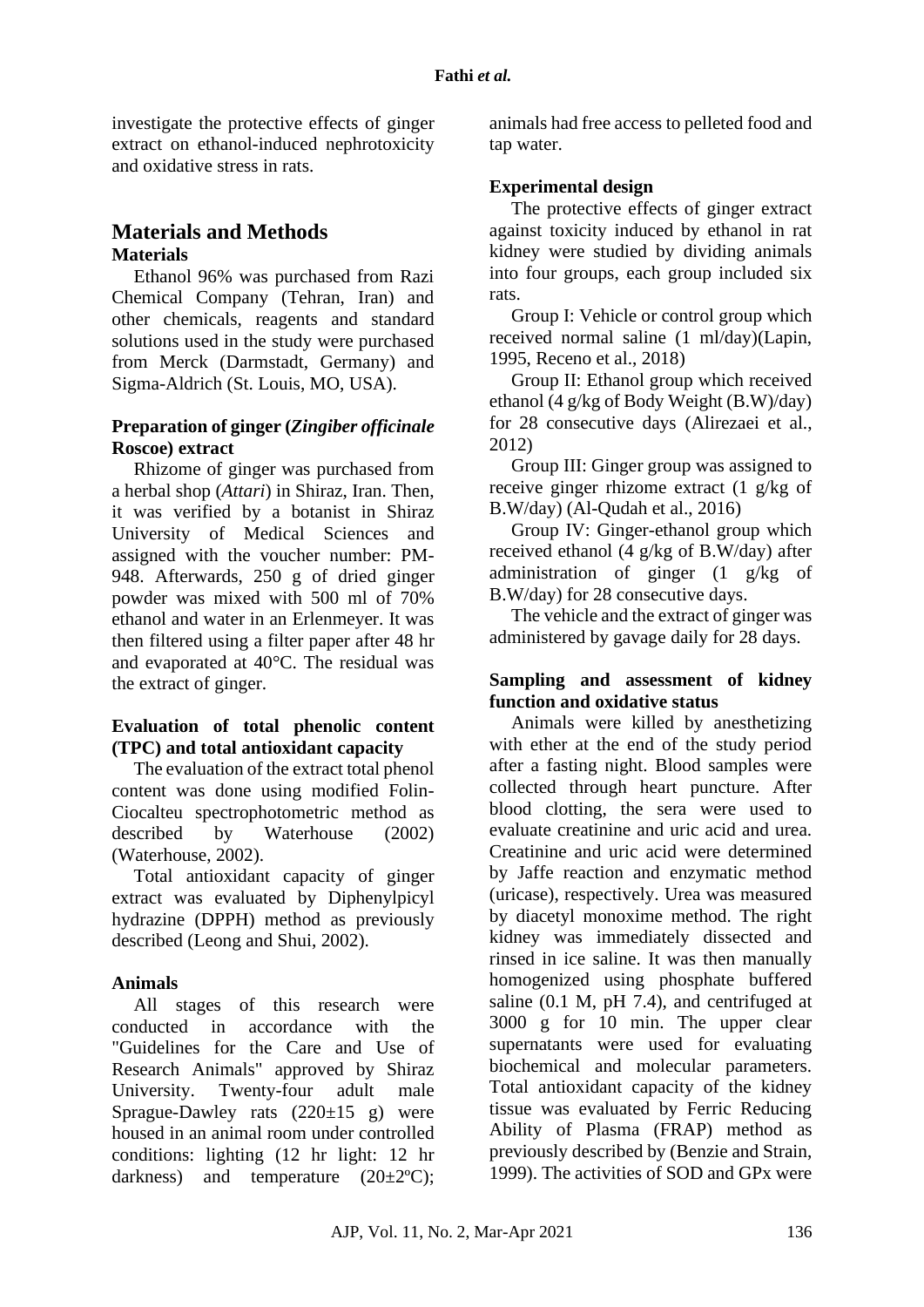measured by detection kit (Ransod and Ransel kits, respectively; RANDOX Company, UK). The level of MDA was evaluated by a modified method as described previously [\(Alirezaei et al.,](#page-9-8)  [2012\)](#page-9-8). Catalase activity and total protein were determined according to methods described by Aebi [\(Aebi, 1984\)](#page-8-2) and Lowry et al. (1951)[\(Lowry et al., 1951\)](#page-10-7), respectively.

## **RNA extraction and cDNA synthesis**

The characteristics of primer sequences are presented in Table 1. RNA samples were isolated from rat's kiddney tissue using the extraction kit (Qiagen RNeasy Mini Kit, Germany) according to manufacturer's instruction. Quantification and qualification of total RNA concentration was estimated using Nanodrop ND-1000 spectrophotometer (Thermo Scientific). Reverse Transcriptase (M-MLV RT) (Yekta Tajhiz Azma*,* Iran) and Oligo-dT primer for the synthesis of cDNA were used. From each sample, 2 μg of total RNA was used to synthesize cDNA. In this study, *TNFα* and *GAPDH* primers were designed using Primer Premeir 5 software and *NRF2* primers were used from the study by Liang et al. (2017).

Determination of relative quantity in Real Time PCR was done by measuring the increase of fluorescence light, as the result of attaching SYBR Green color to DNA. During this step, the Polymerase chain Reaction was performed on cDNA samples to amplify *NRF2* and *TNFα* genes and *GAPDH* as the reference gene, using RealQ Plus 2x Master Mix Green (Ampliqon, Denmark) in Rotor Gene 6000 (Corbett Research, Australia). Real Time PCR reactions were performed in a final volume

of 20 μl and each reaction was duplicated. The reaction mixture contained 3 μl of cDNA (50 ng/μl), 8 μl of RealO Plus  $2x$ Master Mix Green, 0.4 μl of each of primers (10 pmol) and 8.2 μl of ribonuclease-free water. The temperature program was as follows: enzyme activation 95°C for 13 min, followed by 40 cycles of denaturation at 95°C for 30 sec, primer annealing at 58°C (GAPDH) and  $60^{\circ}$ C (NRF2 and TNF $\alpha$ ) for 35 sec and extension at 72°C for 30 sec, melting curve at 60°C for 5 sec, and the final step at 95 $\degree$ C as continuous; 2<sup>- $\triangle$  $\triangle$ CT</sup> method was used to calculate the fold change in genes expression [\(Rao et al.,](#page-11-8)  [2013\)](#page-11-8).

# **Histopathological examination**

Kidney was removed and fixed in a 10% formalin solution for at least three weeks and was then embedded in paraffin. After that, sections were cut at 5 μm and stained with hematoxylin and eosin. These sections were then examined under a light microscope (×40, BX-51, Olympus Corporation, Tokyo, Japan) for evaluating the degenerative changes in tubules and congestion in glomerular capillaries and medullary vessels in rat kidney**.**

# **Statistical analysis**

The results were analyzed using oneway analysis of variance (ANOVA) followed by *post hoc* multiple comparisons Tukey test to compare the results of different treatment groups. All data were recorded using Statistical Package for Social Sciences (SPSS 17.0). The descriptive results are expressed as means±standard error of mean (Mean±SEM). The statistical significance was set at  $p<0.05$ .

|  | Table 1. The characterizations of primer sequences used in this study |  |  |  |
|--|-----------------------------------------------------------------------|--|--|--|
|  |                                                                       |  |  |  |

| <b>Tissue</b> | Gene         | <b>Primer sequences</b>                       | Product length (bp) |
|---------------|--------------|-----------------------------------------------|---------------------|
| Kiddney       | NRF2         | Forward 5'-GCTGCCATTAGTCAGTCGCTCTC-3'         | 104                 |
|               |              | Reverse 5'-ACCGTGCCTTCAGTGTGCTTC-3'           |                     |
|               | $TNF\alpha$  | Forward 5'- CTT CAG GGA TAT GTG ATG GAC TC-3' | 186                 |
|               |              | Reverse 5'- GGA GAC CTC TGG GGA GAT GT -3'    |                     |
|               | <b>GAPDH</b> | Forward 5'-GGCAAGTTCAACGGCACAG-3'             | 144                 |
|               |              | Reverse 5'-GACGCCAGTAGACTCCACGAC-3'           |                     |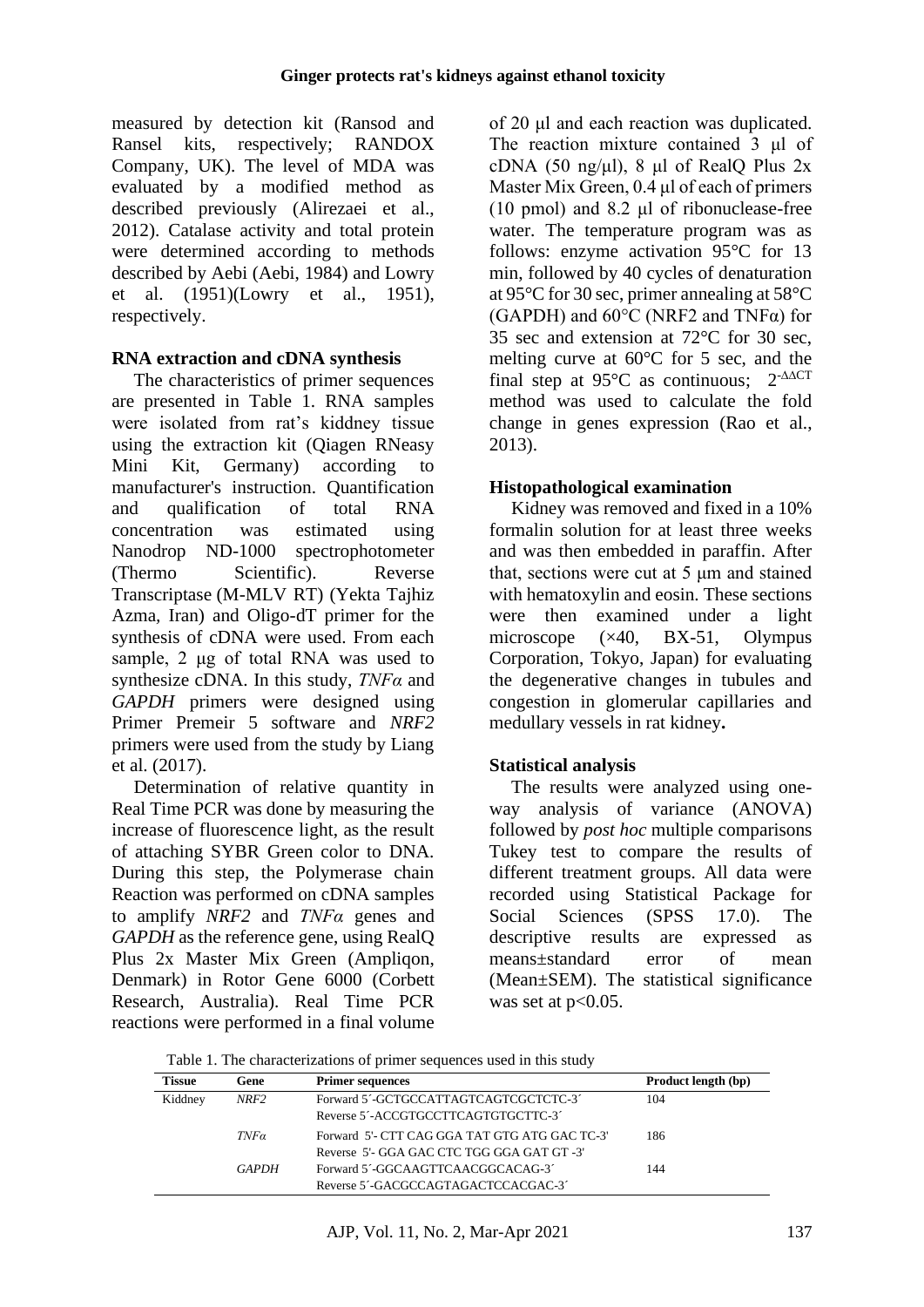#### **Results**

The results of TAC of extract of ginger are presented in Figure 1. The results showed that the ginger extract exhibited a good DPPH scavenging activity  $(IC50 =$ 354.782 mµ/mL). In addition, the TPC in ginger extract was calculated from equation of calibration curve and was expressed as milligrams of gallic acid equivalents per gram of dry extract (mg of GAE/g of dE). It was 89.84mg GAE/g dE.



Figure 1. DPPH radical scavenging activity of extract of ginger

The serum level of urea, creatinine and uric acid was measured to evaluate kidney function (Table 2). In the ethanol group, the serum level of urea, cratinine and uric acid significantly increased compared to other groups ( $p<0.01$ , Table 2); while, the level of these parameters in the ginger-ethanol group was significantly lower compared to the ethanol group ( $p<0.05$ , Table 2).

The renal expression of *NRF2* and *TNFα* genes is presented in Figure 2. Our results showed that renal expression of *TNFα* gene was significantly higher in the ethanol group compared to other groups, while cotreatment with ginger significantly decreased expression of this gene in the ginger-ethanol group compared to the ethanol group  $(p<0.001$ , Figure 2B). The results also showed that there is no significant difference between ginger and control group regarding the experssion of this gene (Figure 2B).

Our results also indicated that renal expression of *NRF2* significantly increased

in ginger, ethanol and ginger-ethanol groups compared to the control  $(p<0.05$  to p<0.001, Figure 2A). The renal expression of this gene significantly increased in the ethanol group compared to the control and ginger groups. Moreover, in the ginger group, the expression of *NRF2* was higher than the control but lower than the ethanol and ginger-ethanol groups. The results also showed that the *NRF2* gene expression has the highest level in the ginger-ethanol group compared to other groups  $(p<0.05$ , Figure 2A).



Figure 2. Comparison of the expression of *NRF2* (A) and *TNFα* (B) among control and treated groups (n=6). Data are expressed as mean±SEM.

A. **\***p<0.05, \*\*p<0.01 and \*\*\*p<0.001 significant difference compared to the control group.  $+p<0.05$ , ++p<0.01: significant difference compared to the Ginger-Ethanol group. #p<0.05: significant difference compared to the ethanol group. B. \*\*\*p<0.001 vs.other groups.

The protective effect of ginger on kidney toxicity induced by ethanol was evaluated by monitoring the renal level of SOD, GPx and CAT activity and the level of TAC and MDA. The mean value  $(\pm$ SEM) of these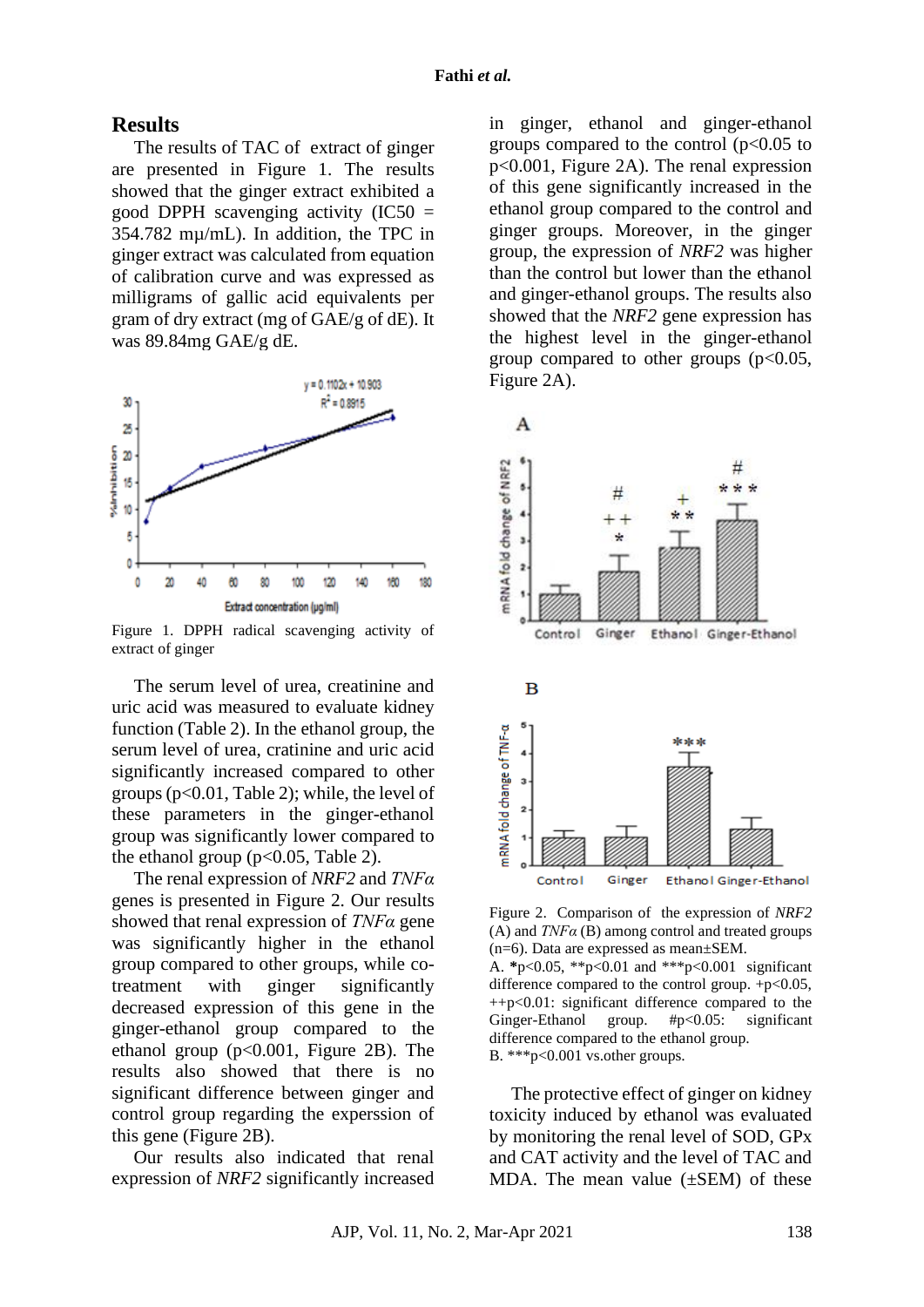parameters is presented in Figure 3. Based on our results, the activity of SOD, GPx and CAT and the level of TAC in the ethanol group significantly decreased compared to control group  $(p<0.001$ , Figure 3). While, the administration of ginger could increase these parameters in the ginger-ethanol group compared to the ethanol group (p<0.05, Figure 3). Additionally, the increased level of MDA by alcohol, was reduced through co-treatment with ginger  $(p<0.05,$  Figure 3).

The histological finding of the rat kidney sections in the studied groups, is presented in Figure 4. Light microscopic examination of kidney sections from control and ginger groups showed that there were no congestion in glomerular capillaries and medullary vessels (Figure 4A and 4B). The evaluation of kidney sections from the ethanol group showed that ethanol induced congestion in glomerular capillaries and medullary vessels (Figure 4C), while cotreatment with ginger in animals receiving ethanol, significantly improved these abnormalities in the cortex and medulla of kidney (Figure 4D).

Table 2. The mean value (±SEM) for urea, cratinine and uric acid in studied groups

| Group                | Control         | Ginger         | Ethanol                    | <b>Ethanol-Ginger</b> |
|----------------------|-----------------|----------------|----------------------------|-----------------------|
| Urea $(mg/dl)$       | $14.15 + 1.36$  | $15.78 + 1.45$ | $28.8 + 1.67*$             | $16.5 + 1.14$         |
| Creatinine $(mg/dl)$ | $0.46 + 0.12$   | $0.48 + 0.07$  | $1.73 + 0.18$ <sup>#</sup> | $1.06 + 0.15*$        |
| Uric acid $(mg/dl)$  | $6.15 \pm 0.47$ | $6.94 + 0.39$  | $11.5 + 0.44*$             | $6.96 + 0.49$         |

 $*$  p<0.05 vs. other groups, # p<0.01 vs. control and ginger groups.



Figure 3. Comparison of SOD (superoxide dismutase. A), CAT (catalase, B), TAC (total antioxidant capacity, C), MDA (Malondialdehyde, D) and GPx (glutathione peroxidase, E) among different groups (n=6). Data are expressed as mean±SEM.

\*p<0.05, \*\*p<0.01 and \*\*\*p<0.001 significant difference compared to the control group. +p<0.001 significant difference compared to the ethanol group. #p<0.001 significant difference compared to the ginger-ethanol group.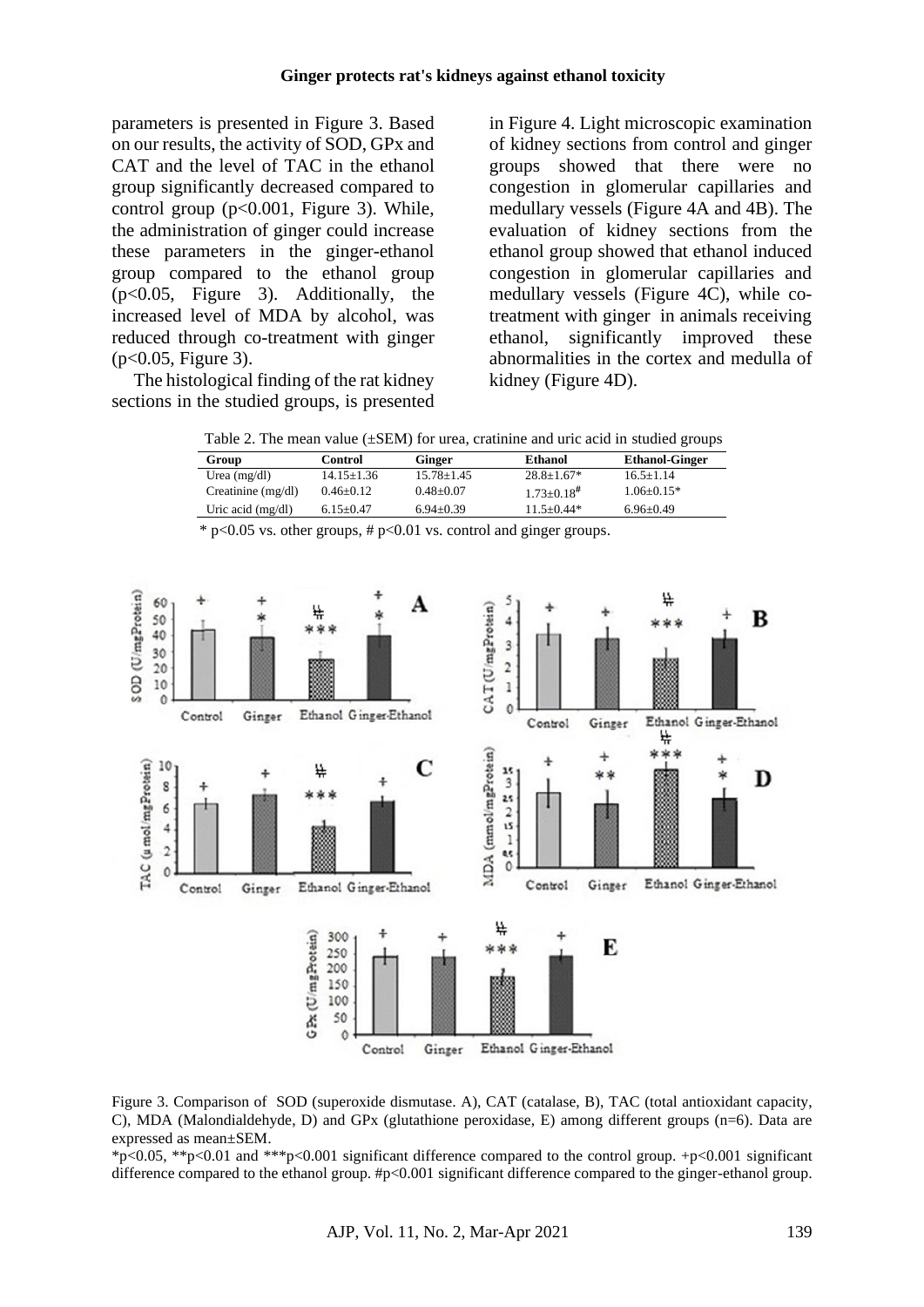#### **Fathi** *et al.*



Figure 3. Histological finding of the rat kidney sections in the studied groups  $(\times 40)$ . Light microscopic examination of kidney sections from control (A) and ginger (B) groups showed normal arrangement of glomerulus and no congestion in glomerular capillaries and medullary vessels. Evaluation of kidney sections from the ethanol group (C) showed that ethanol induced injury in the kidney which is characterized by abnormal glomerulus and congestion in glomerular capillaries, while co-treatment with ginger in animals treated with ethanol, improved these injuries (D).

# **Discussion**

In the current study, the serum level of urea, creatinine and uric acid as the indices of kidney function, increased by ethanol which is in agreement with previous reports [\(Altamirano et al., 2012;](#page-9-1) [Latchoumycandane et al., 2014;](#page-10-1) [Shirpoor et](#page-11-9)  [al., 2016\)](#page-11-9). The results also showed that the level of these parameters improved by pretreatment with ginger. [Shanmugam et al.](#page-11-7)  [\(2010\)](#page-11-7) showed that ethanol (2 g/kg body weight, once daily for 30 days) induces oxidative stress and changes kidney tissue, while treatment with ethanolic extract of ginger (100 and 200 mg/kg body weight, once daily for 30 days) return these parameters to normal levels[\(Shanmugam et](#page-11-5)  [al., 2010\)](#page-11-5). Moreover, [Shirpoor et al. \(2016\)](#page-11-10) showed that ethanol induces oxidative DNA damage, functional and structural changes in kidney of rats, meanwhile ginger alleviated functional and structural alterations in kidney of rats [\(Shirpoor et al.,](#page-11-9)  [2016\)](#page-11-9). However, Latchoumycandane et al. (2014) stated that ethanol-induced kidney dysfunction correlates with leukocyte infiltration and activation, and not primarily from metabolism of ethanol by CYP2E1. CYP2E1 metabolism may be necessary to initiate inflammation in the liver [\(Altamirano et al., 2012\)](#page-9-1), but kidneys contain significantly less of this monooxygenase than the liver, and the liver was only modestly affected by ethanol in this animal model. Conversely, other researchers discovered that neutrophils were abundant in kidneys after ethanol feeding. Neutrophil type 2 NADPH oxidase has a critical role in ethanol-induced liver damage [\(Kono et al., 2001;](#page-10-8) [Kono et al.,](#page-10-9)  [2000\)](#page-10-9), and may contribute to oxidative stress in kidneys as well [\(Latchoumycandane et al., 2014\)](#page-10-1). [Latchoumycandane et al., \(2014\)](#page-10-1) suggested that ethanol acts as an indirect nephrotoxin to induce Acute Kidney Injury. Chronic ethanol metabolism induces an unappreciated cycle of leukocyte infiltration and activation necessary to induce its nephrotoxic effects. However, we did not evaluate the status and activity of leukocytes in kidneys in our study, nor did they evaluate the activity of renal antioxidant and inflammatory system. In fact, the major contradiction between this study and our study is that we hypothesized that ethanol directly induced kidney damage via oxidative stress and inflammation. In addition, regular ethanol intake increases the blood pressure, which is a risk factor for kidney damage. It should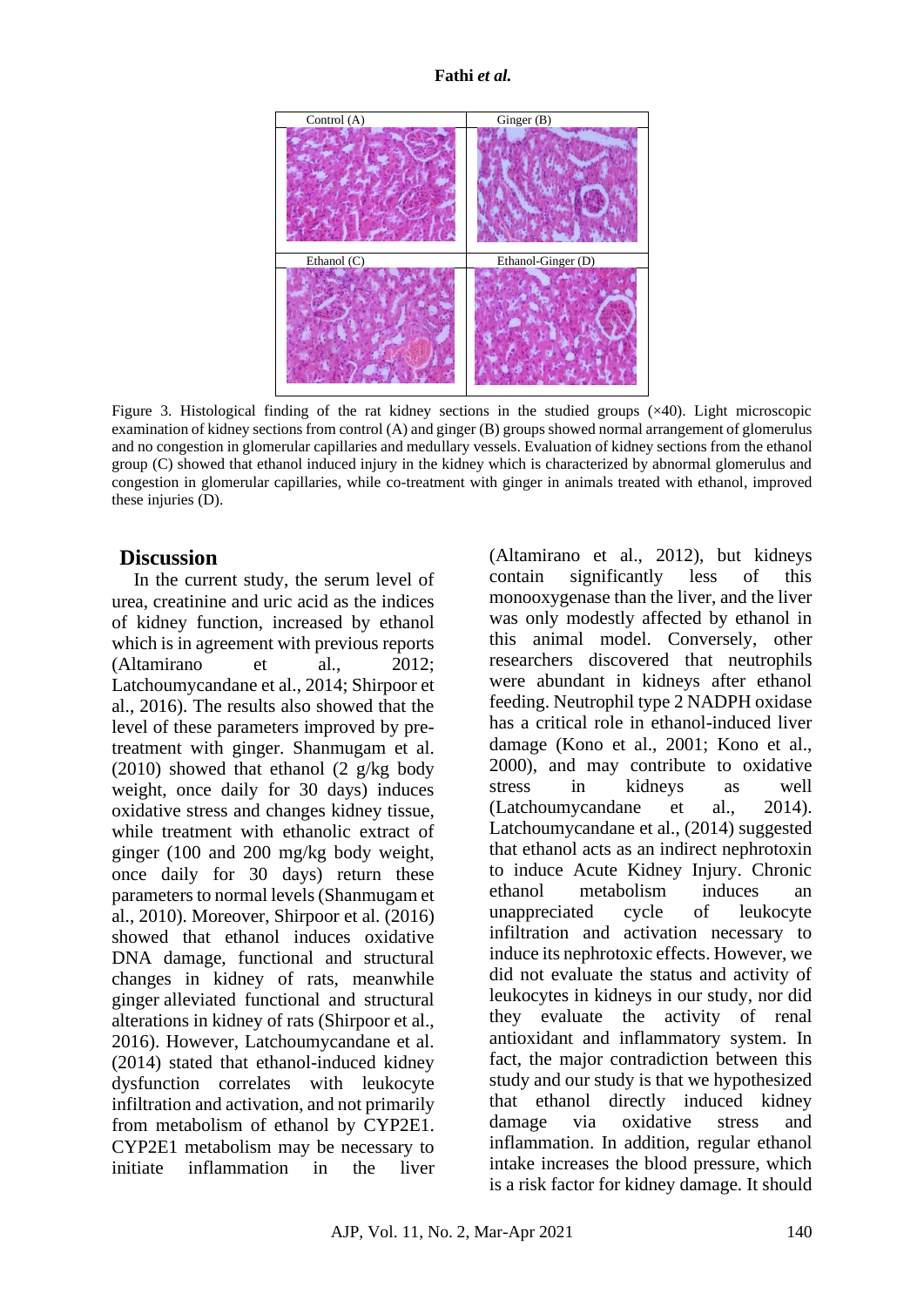be also noted that a very large volume of blood circulates in the kidneys daily, and the role of these cells (leukocyte and neutrophil) cannot be considered in inducing renal injury. However, strengthening anti-inflammatory and antioxidant systems of the kidneys is essential to improve their function. Accordingly, we studied the expression of *NRF2* and *TNFα* genes along with oxidative status in kidneys. Our results showed that the renal expression of *TNFα* and *NRF2* was increased by ethanol which is in agreement with previous reports [\(Dong et](#page-9-11)  [al., 2008;](#page-9-11) [Perrien et al., 2003;](#page-11-11) [Luedemann](#page-10-10)  [et al., 2005;](#page-10-10) [Shirpoor et al., 2016\)](#page-11-9). The results also showed that the expression of *TNFα* increased by ethanol, while cotreatment with ginger could decrease its expression in rat kidney. TNF $\alpha$  is a cell signaling protein which is involved in systemic inflammation. Moreover, it was reported that ethanol could up-regulate the level of type 1 TNF-receptor (TNF-R1) in different cells and may augment TNF-αmediated cell injury in different tissues [\(Rodriguez et al., 2004\)](#page-11-10). Co-treatment with ginger could decrease the expression of *TNFα* in kidneys. Studies showed that cotreatment and treatment with ginger could reduce the level of  $TNF\alpha$  in patients with type 2 diabetes [\(Mahluji et al., 2013\)](#page-10-11) and tuberculosis [\(Kulkarni and Deshpande,](#page-10-12)  [2016\)](#page-10-12). In addition, Luettig et al. (2016) indicated that ginger by inhibiting the PI3K/Akt and NF-κB signaling prevents inflammation [\(Luettig et al., 2016\)](#page-10-13). Isa et al. (2008) stated that 6-shogaol and 6 gingerol as ginger ingredients could inhibit TNFα signaling in 3T3-L1 adipocytes [\(Isa](#page-10-14)  [et al., 2008\)](#page-10-14). [Grzanna et al. \(2004\)](#page-9-5) showed that ginger has an effect on several genes encoding cytokines, chemokines and the inducible enzyme cyclo-oxygenase-2 (COX-2) [\(Grzanna et al., 2004\)](#page-9-12). To sum up, in addition to down-regulating  $TNF\alpha$ expression, ginger is able to inhibit synthesis of pro-inflammatory cytokines such as IL-1 and IL-8 (Tiendraputra et al., [2001\)](#page-11-12) and NF-κB signaling pathways [\(Saedisomeolia et al., 2019\)](#page-11-13). NF-*κ*B plays a

key role in activating subsequent signaling pathways, especially the regulation of proinflammatory molecules [\(Mashhadi et al.,](#page-10-15)  [2013\)](#page-10-15).

The results of this study showed that the level of SOD, TAC, CAT and GPx decreased and the level of MDA increased by ethanol, while co-treatment with ginger could improve these levels which is in agreement with previous reports [\(Albano,](#page-9-13)  [2006;](#page-9-13) [Akbari et al., 2017;](#page-9-0) [Ilkhanizadeh et](#page-9-14)  [al., 2016;](#page-9-14) [Shanmugam et al., 2010\)](#page-11-5).

Many studies demonstrated that ginger extract reduce lipid proxidation and oxidative damage induced by ethanol [\(Akbari et al., 2017;](#page-9-0) [Shanmugam et al.,](#page-11-5)  [2010\)](#page-11-5), streptozocin-induced diabetes [\(Ilkhanizadeh et al., 2016\)](#page-9-14), CCL<sup>4</sup> [\(Hamed](#page-9-7)  [et al., 2012\)](#page-9-7), lead [\(Reddy et al., 2014\)](#page-11-14) and iron [\(Gholampour et al., 2017\)](#page-9-15) induced renal toxicity in male rats. The mechanisms involved in the induction of oxidative stress by ethanol are well-known [\(Luo et al.,](#page-10-16)  [2018;](#page-10-16) [Lu and Cederbaum, 2008\)](#page-10-17). Ethanol is a nephrotoxin that acts through a cycle of leukocyte infiltration and activation and ROS production [\(Latchoumycandane et al.,](#page-10-1)  [2014\)](#page-10-1). Our results showed that the expression of *NRF2* was up-regulated by ethanol and ginger. It was well reported that changes in ROS production are one of the most important stimuli for expression of this gene. The level of ROS was increased by ethanol, therefore it can up-regulate the expression of NRF2. However, the question is how the expression of this gene increased in healthy animals using ginger. It is likely that ginger constituents such as 6-shogaol and 6-gingerol were able to increase the expression of *NRF2* gene through alterations in cellular signaling pathways [\(Bak et al., 2012;](#page-9-16) [Schadich et al., 2016\)](#page-11-15). Interestingly, the expression of this gene was significantly higher in ginger-ethanol group than the ethanol and ginger groups. In fact, this increase in expression is a potent response to the fight against ethanol damage. As previously mentioned, NRF2 is able to inhibit inflammation [\(Luo et al.,](#page-10-16)  [2018\)](#page-10-16). Loboda et al. (2016) stated that NRF2, as a cytoprotective factor, not only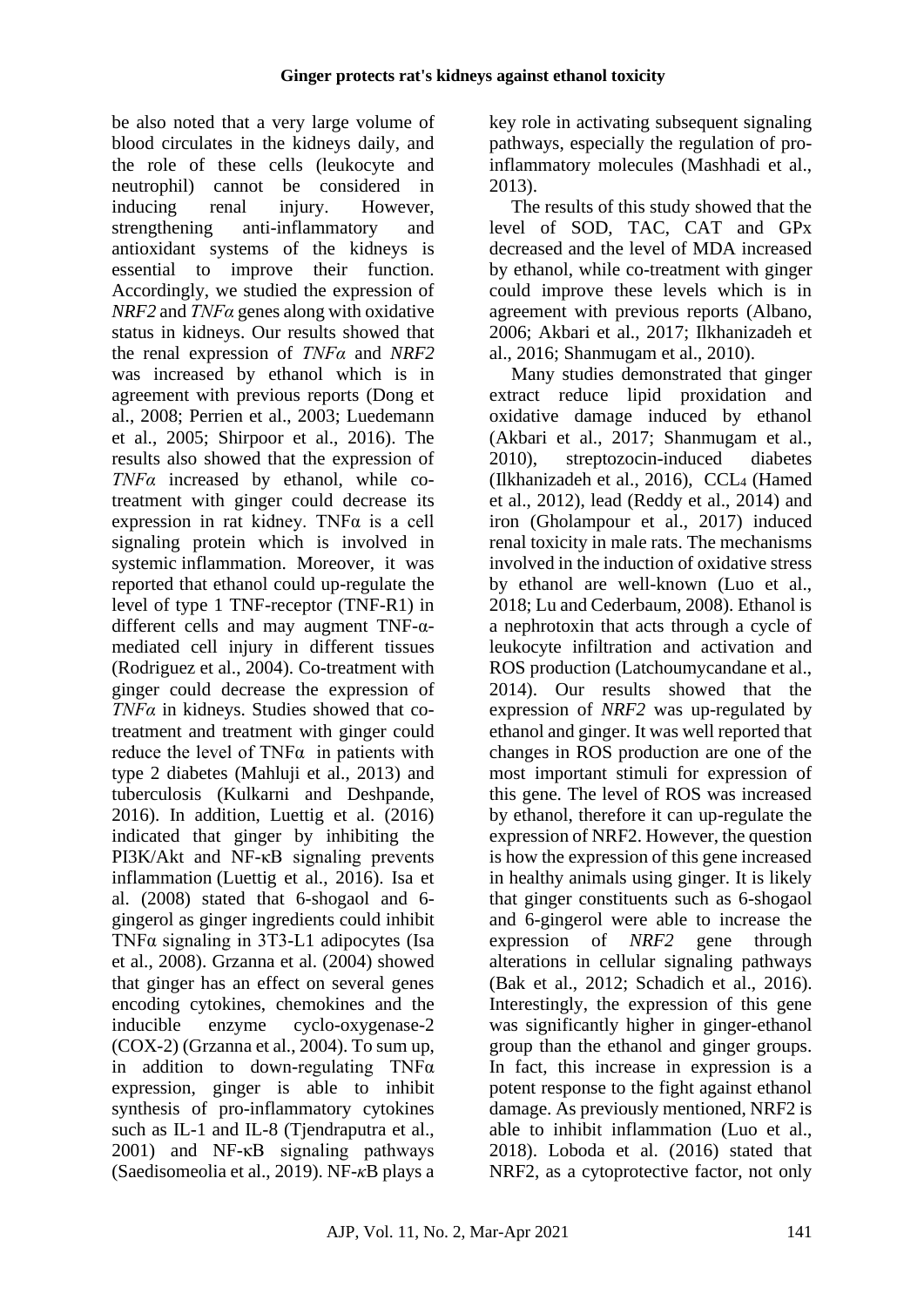regulates the expression of genes coding for anti-oxidant, anti-inflammatory and detoxifying proteins, but it is also a powerful modulator of species longevity [\(Loboda et al., 2016\)](#page-10-18). Studies showed that NRF2/HO-1 pathway plays a protective role in oxidative and inflammatory responses induced by ethanol [\(Xu et al.,](#page-11-16)  [2018\)](#page-11-16) and inhibits apoptosis in HEI193 Schwann cells [\(Jeong et al., 2019\)](#page-10-19). Moreover, NRF2/Keap-1/HO-1 pathway has an crucial role in preventing the development of chronic diseases by inhibiting oxidative damage and infllamation (Nimrouzi et al., 2020b; [Tu et](#page-11-17)  [al., 2019\)](#page-11-17). According to our results, cotreatment with ginger could improve oxidative damage and histological damages induced by ethanol in the kidney which is in agreement with previous reports [\(Shanmugam et al., 2010,](#page-11-5) [Hamed et al.,](#page-9-7)  [2012,](#page-9-7) [Gholampour et al., 2017\)](#page-9-15). [Gholampour et al. \(2017\)](#page-9-2) showed that pretreatment with ginger improves the congestion in glomerular capillaries and medullary vessels induced by iron in rat [\(Gholampour et al., 2017\)](#page-9-15). [Shanmugam et](#page-11-15)  [al. \(2010\)](#page-11-15) showed that ethanol induces degenerative changes in tubules, diffused cellular infiltration and congestion of blood vessels in rat kidney, while treatment with ginger (2 g/kg body weight, once daily for 30 days) improved the damage caused by ethanol [\(Shanmugam et al., 2010\)](#page-11-5). In fact, the cause of these injuries can simply be considered oxidative damage and inflammation. It is well-known that high levels of ROS react with lipids, proteins and DNA, leading to cells and tissues injury [\(Akbari et al., 2014\)](#page-8-3). Lipid peroxidation as a physiological process in membrane, and MDA as a marker for lipid peroxidation is increased by high levels of ROS. Excessive ethanol intake induces structural and functional changes in kidneys and plays a central role in the development of chronic renal failure [\(Epstein, 1997\)](#page-9-17). Structural injuries might be associated with the absorption potential of renal tubules after ethanol exposure [\(Cigremis et al., 2006\)](#page-9-18). Ginger treatment significantly ameliorates

the injurious effects of ethnaol on renal morphology. Previous research showed that ginger had reno-protective effect against CCL<sup>4</sup> and alcohol [\(Shanmugam et al.,](#page-11-5)  [2010;](#page-11-5) [Hamed et al., 2012\)](#page-9-7). Besides, the protective effects of ginger against damage induced by ethanol can be due to antioxidant and anti-inflammatory activity or improvement of trace elements such as zinc [\(Akbari et al., 2019a;](#page-8-1) [Akbari et al.,](#page-9-0)  [2017\)](#page-9-0). Ginger contains high levels of gingerdiol, zingerone, shogoals, gingerols and zingiberene which inhibit oxidative damage [\(Semwal et al., 2015\)](#page-11-18). Our study confirms that ginger precludes the toxic impact of ethanol against kidney damage at both histological and biochemical levels.

The findings of this study indicated that ethanol induced renal oxidative damage and ginger could improve all of these condition. It should be noted that ginger extract due to its role as an antioxidant and its interference with other processes such as homeostasis of essential elements and inflammation, could improve the damages caused by ethanol.

### **Acknowledgment**

We are grateful to Shiraz University and University of Mazandaran for supporting this study.

### **Conflicts of interest**

The authors declare that there is no conflict of interests regarding the publication of this paper.

### **References**

- <span id="page-8-3"></span><span id="page-8-2"></span>Aebi H. 1984. [13] Catalase in vitro. Method Enzymol, 105: 121-126.
- Akbari A, Jelodar G, Nazifi S. 2014. The prophylactic effect of vitamin C on oxidative stress indexes following exposure to radio frequency wave generated by a BTS antenna model in rat liver and kidney. Zahedan J Res Med Sci, 16: 19-23
- <span id="page-8-0"></span>Akbari A, Jelodar G, Nazifi S. 2016. The proposed mechanisms of radio frequency waves (RFWs) on nervous system functions impairment. Com Clin Path, 25: 1289-1301.

<span id="page-8-1"></span>Akbari A, Nasiri K, Heydari M. 2019a. Ginger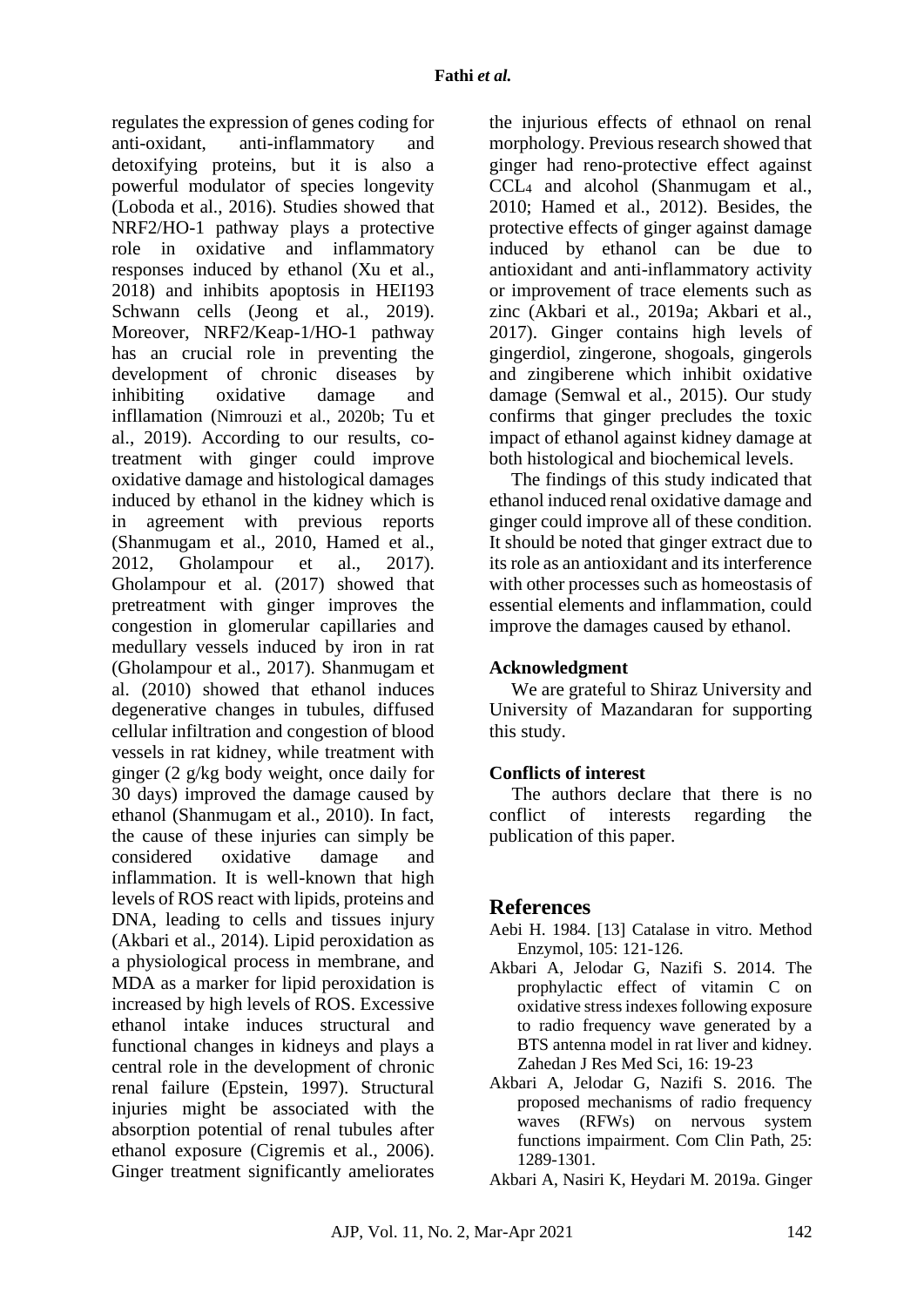(*Zingiber officinale* Roscoe) extract can improve the levels of some trace elements and total homocysteine and prevent oxidative damage induced by ethanol in rat eye. Avicenna J Phytomed, 10: 364-371.

- <span id="page-9-0"></span>Akbari A, Nasiri K, Heydari M, Mosavat SH, Iraji A. 2017. The protective effect of hydroalcoholic extract of *Zingiber officinale* Roscoe (Ginger) on ethanolinduced reproductive toxicity in male rats. Evid Based Complement Alternat Med, 22: 609-617.
- <span id="page-9-4"></span>Akbari A, Nasiri K, Heydari M, Nimrouzi M, Afsar T. 2019b. Ameliorating Potential of Ginger (*Zingiber officinale* Roscoe) Extract on Liver Function and Oxidative Stress Induced by Ethanol in Male Rats. Zahedan J Res Med Sci, 21: e86464.
- <span id="page-9-6"></span>Al-Amin ZM, Thomson M, Al-Qattan KK, Peltonen-Shalaby R & Ali M. 2006. Antidiabetic and hypolipidaemic properties of ginger (*Zingiber officinale*) in streptozotocin-induced diabetic rats. Br J Nutr, 96: 660-666.
- <span id="page-9-9"></span>Al-Qudah MMA, Haddad MA & El-Qudah J MF. 2016. The effects of aqueous ginger extract on pancreas histology and on blood glucose in normal and alloxan monohydrate-induced diabetic rats. Biomed Res, 27: 350-356.
- <span id="page-9-13"></span>Albano E. 2006. Alcohol, oxidative stress and free radical damage. P Nutr Soc, 65: 278- 290.
- <span id="page-9-8"></span>Alirezaei M, Jelodar G, Ghayemi Z. 2012. Antioxidant defense of betaine against oxidative stress induced by ethanol in the rat testes. Int J Pept Res Ther, 18: 239-247.
- <span id="page-9-1"></span>Altamirano J, Fagundes C, Dominguez M, Garcia E, Michelena J, Cardenas A, Guevara M, Pereira G, Torres-Vigil K, Arroyo V, Caballeria J, Gines P, Bataller R. 2012. Acute kidney injury is an early predictor of mortality for patients with alcoholic hepatitis. Clin Gastroenterol Hepatol, 10: 65-71.
- <span id="page-9-16"></span>Bak MJ, Ok S, Jun M, Jeong WS. 2012. 6 shogaol-rich extract from ginger upregulates the antioxidant defense systems in cells and mice. Molecules, 17: 8037-8055.
- <span id="page-9-10"></span>Benzie IF & Strain J. 1999. [2] Ferric reducing/antioxidant power assay: Direct measure of total antioxidant activity of biological fluids and modified version for simultaneous measurement of total antioxidant power and ascorbic acid concentration. Method Enzymol, Elsevier.
- <span id="page-9-3"></span>Chen QM. & Maltagliati AJ. 2018. Nrf2 at the heart of oxidative stress and cardiac protection. Physiol Genomics, 50: 77-97.
- <span id="page-9-18"></span>Cigremis Y, Turkoz Y, Tuzcu M, Ozen H, Kart A, Gaffaroglu M, Erdogan K, Akgoz M, Ozugurlu F. 2006. The effects of chronic exposure to ethanol and cigarette smoke on the formation of peroxynitrite, level of nitric oxide, xanthine oxidase and myeloperoxidase activities in rat kidney. Mol Cell Biochem, 291: 127-138.
- <span id="page-9-11"></span>Dong J, Sulik KK, Chen SY. 2008. Nrf2 mediated transcriptional induction of antioxidant response in mouse embryos exposed to ethanol in vivo: implications for the prevention of fetal alcohol spectrum disorders. Antioxid Redox Signal, 10: 2023-2033.
- <span id="page-9-17"></span>Epstein M. 1997. Alcohol's impact on kidney function. Alcohol Health Res World*,* 21: 84.
- Fathi R, Nasiri K, Akbari A, Ahmadi-KaniGolzar F, Farajtabar Z. 2020. Exercise protects against ethanol-induced damage in rat heart and liver through the inhibition of apoptosis and activation of Nrf2/Keap-1/HO-1 pathway. Life Sci, 256:117958. doi: 10.1016/j.lfs.2020.117958
- <span id="page-9-2"></span>George B, You D, Joy MS, Aleksunes LM. 2017. Xenobiotic transporters and kidney injury. Adv Drug Deliv Rev, 116: 73-91.
- <span id="page-9-5"></span>Ghasemzadeh A, Jaafar HZ & Rahmat A. 2010. Antioxidant activities, total phenolics and flavonoids content in two varieties of Malaysia young ginger (*Zingiber officinale*  Roscoe). Molecules*,* 15: 4324-4333.
- <span id="page-9-15"></span>Gholampour F, Ghiasabadi FB, Owji SM, Vatanparast J. 2017. The protective effect of hydroalcoholic extract of Ginger (*Zingiber officinale* Rosc.) against ironinduced functional and histological damages in rat liver and kidney. Avicenna J phytomed, 7: 542.
- <span id="page-9-12"></span>Grzanna R, Phan P, Polotsky A, Lindmark L, Frondoza CG. 2004. Ginger extract inhibits beta-amyloid peptide-induced cytokine and chemokine expression in cultured THP-1 monocytes. J Altern Complement Med, 10: 1009-1013.
- <span id="page-9-7"></span>Hamed MA, Ali SA, El-Rigal NS. 2012. Therapeutic potential of ginger against renal injury induced by carbon tetrachloride in rats. Scientific World J, 2012: 840421.
- <span id="page-9-14"></span>Ilkhanizadeh B, Shirpoor A, Nemati S, Rasmi Y. 2016. Protective effects of ginger (*Zingiber officinale*) extract against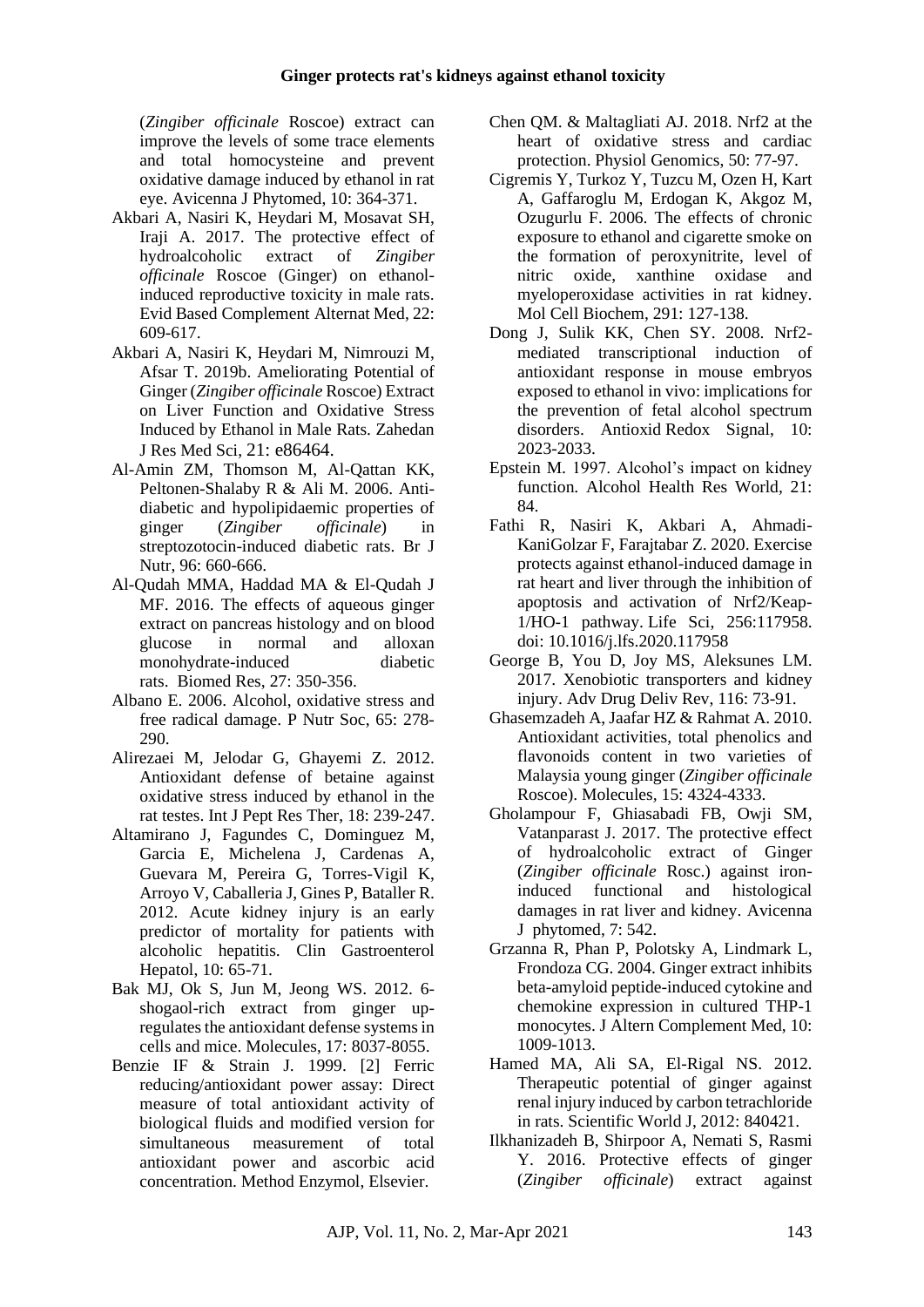diabetes-induced heart abnormality in rats. Diabetes Metab, 40: 46-53.

- <span id="page-10-14"></span>Isa Y, Miyakawa Y, Yanagisawa M, Goto T, Kang MS, Kawada T, Morimitsu Y, Kubota K, Tsuda T. 2008. 6-Shogaol and 6 gingerol, the pungent of ginger, inhibit TNF-α mediated downregulation of adiponectin expression via different mechanisms in 3T3-L1 adipocytes. Biochem Biophys Res Commun*,* 373: 429- 434.
- <span id="page-10-2"></span>Jelodar G, Mohammadi M, Akbari A & Nazifi S. 2020. Cyclohexane extract of walnut leaves improves indices of oxidative stress, total homocysteine and lipids profiles in streptozotocin-induced diabetic rats. Physiol Rep, 8: e14348.
- <span id="page-10-19"></span>Jeong JY, Cha HJ, Choi EO, Kim CH, Kim GY, Yoo YH, Hwang HJ, Park HT, Yoon HM. & Choi YH. 2019. Activation of the Nrf2/HO-1 signaling pathway contributes to the protective effects of baicalein against oxidative stress-induced DNA damage and apoptosis in HEI193 Schwann cells. Int J Med Sci*,* 16: 145-155.
- <span id="page-10-0"></span>Kim SY & Moon A. 2012. Drug-induced nephrotoxicity and its biomarkers. Biomol Ther, 20: 268.
- <span id="page-10-8"></span>Kono H, Rusyn I, Uesugi T, Yamashina S, Connor HD, Dikalova A, Mason RP, Thurman RG. 2001. Diphenyleneiodonium sulfate, an NADPH oxidase inhibitor, prevents early alcohol-induced liver injury in the rat. Am J Physiol Gastrointest Liver Physiol, 280: G1005-12.
- <span id="page-10-9"></span>Kono H, Rusyn I, Yin M, Gabele E, Yamashina S, Dikalova A, Kadiiska MB, Connor HD, Mason RP, Segal BH, Bradford BU, Holland SM, Thurman RG. 2000. NADPH oxidase-derived free radicals are key oxidants in alcohol-induced liver disease. J Clin Invest, 106: 867-72.
- <span id="page-10-12"></span>Kulkarni RA & Deshpande AR. 2016. Antiinflammatory and antioxidant effect of ginger in tuberculosis. J Complement Integr Med, 13: 201-206.
- <span id="page-10-4"></span>Lantz RC, Chen G, Sarihan M, Solyom A, Jolad S, Timmermann B. 2007. The effect of extracts from ginger rhizome on inflammatory mediator production. Phytomedicine*,* 14: 123-128.
- <span id="page-10-6"></span>Lapin IP. 1995. Only controls: effect of handling, sham injection, and intraperitoneal injection of saline on behavior of mice in an elevated plus-maze. J Pharmacol Toxicol Methods, 34: 73-77.
- <span id="page-10-1"></span>Latchoumycandane C, Nagy LE & Mcintyre TM. 2014. Chronic ethanol ingestion induces oxidative kidney injury through taurine-inhibitable inflammation. Free Radic Biol Med, 69: 403-416.
- <span id="page-10-5"></span>Leong L & Shui G. 2002. An investigation of antioxidant capacity of fruits in Singapore markets. Food Chem, 76: 69-75.
- <span id="page-10-18"></span>Loboda A, Damulewicz M, Pyza E, Jozkowicz A & Dulak J. 2016. Role of Nrf2/HO-1 system in development, oxidative stress response and diseases: an evolutionarily conserved mechanism. Cell Mol Life Sci 73: 3221-3247.
- <span id="page-10-7"></span>Lowry OH, Rosebrough NJ, Farr AL, Randall RJ. 1951. Protein measurement with the Folin phenol reagent. J Biol Chem, 193: 265-275.
- <span id="page-10-17"></span>Lu Y & Cederbaum AI. 2008. CYP2E1 and oxidative liver injury by alcohol. Free Radic Biol Med, 44: 723-738.
- <span id="page-10-10"></span>Luedemann C, Bord E, Qin G, Zhu Y, Goukassian D Losordo DW, Kishore R. 2005. Ethanol modulation of tnf‐alpha biosynthesis and signaling in endothelial cells: synergistic augmentation of tnf‐alpha mediated endothelial cell dysfunctions by chronic ethanol. Alcohol Clin Exp Res, 29: 930-938.
- <span id="page-10-13"></span>Luettig J, Rosenthal R, Lee IM, Krug SM, Schulzke JD. 2016. The ginger component 6-shogaol prevents TNF-alpha-induced barrier loss via inhibition of PI3K/Akt and NF-kappaB signaling. Mol Nutr Food Res*,* 60: 2576-2586.
- <span id="page-10-16"></span>Luo JF, Shen XY, Lio CK, Dai Y, Cheng CS, Liu JX, Yao YD, Yu Y, Xie Y, Luo P, Yao XS, Liu ZQ, Zhou H. 2018. Activation of Nrf2/HO-1 pathway by nardochinoid c inhibits inflammation and oxidative stress in lipopolysaccharide-stimulated macrophages. Front Pharmacol, 9: 911- 911.
- <span id="page-10-11"></span>Mahluji S, Ostadrahimi A, Mobasseri M, Ebrahimzade Attari V, Payahoo L. 2013. Anti-inflammatory effects of zingiber officinale in type 2 diabetic patients. Adv Pharm Bull, 3:273-276.
- <span id="page-10-15"></span>Mashhadi NS, Ghiasvand R, Askari G, Hariri M, Darvishi L, Mofid MR. 2013. Antioxidative and anti-inflammatory effects of ginger in health and physical activity: review of current evidence. Int J Prev Med, 4: S36.
- <span id="page-10-3"></span>Nicoll R & Henein M. 2009. Ginger (*Zingiber officinale* Roscoe): a hot remedy for